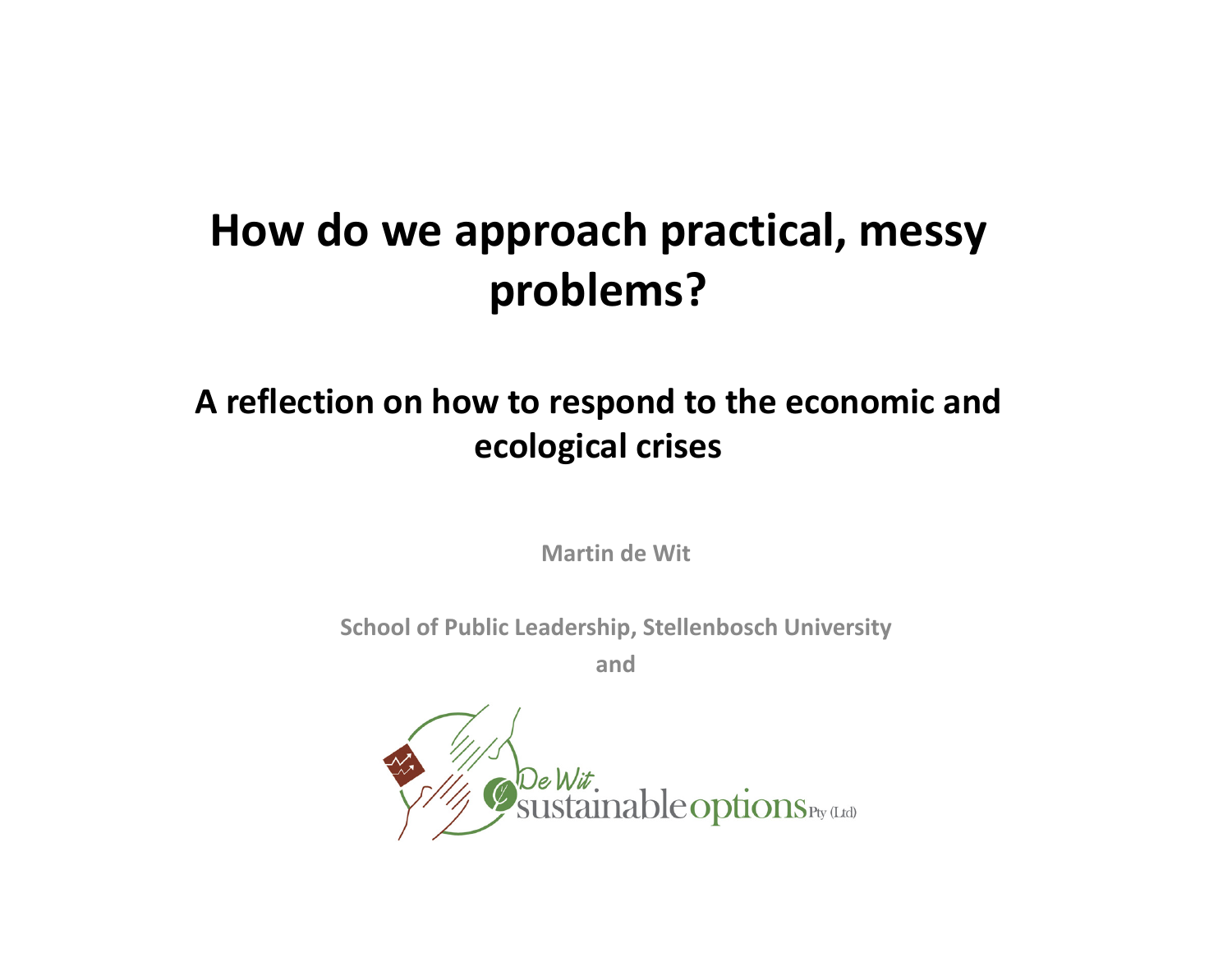#### Crises and response

- • Integrated response in world to financial and ecological crises is Green New Deal\*: Green economy, green jobs.
- Keynesian style stimulus in economies (public spending programs, incentives, tax credits and tax cuts) to counter credit crunch and associated weak demand.
	- $-$  One measure\*\* (late 2008/early 2009) is that 15.6% of worldwide stimulus in green funds.
		- Leader South Korea (80.5%), EU (58.7%) and China (37.8%). US at 11.6%.

\*French, H., Renner, M. & Gardner, G. 2009.Toward a Transatlantic Green New Deal: Tackling the Climate and Economic Crises. HEINRICH BÖLL STIFTUNG PUBLICATION SERIES ON ECOLOGY VOLUME 3, pp. 1-38 \*\*Nick Robins, Robert Clover, and Charanjit Singh, "A Climate for Recovery," HSBC Global Research, London, 25 February 2009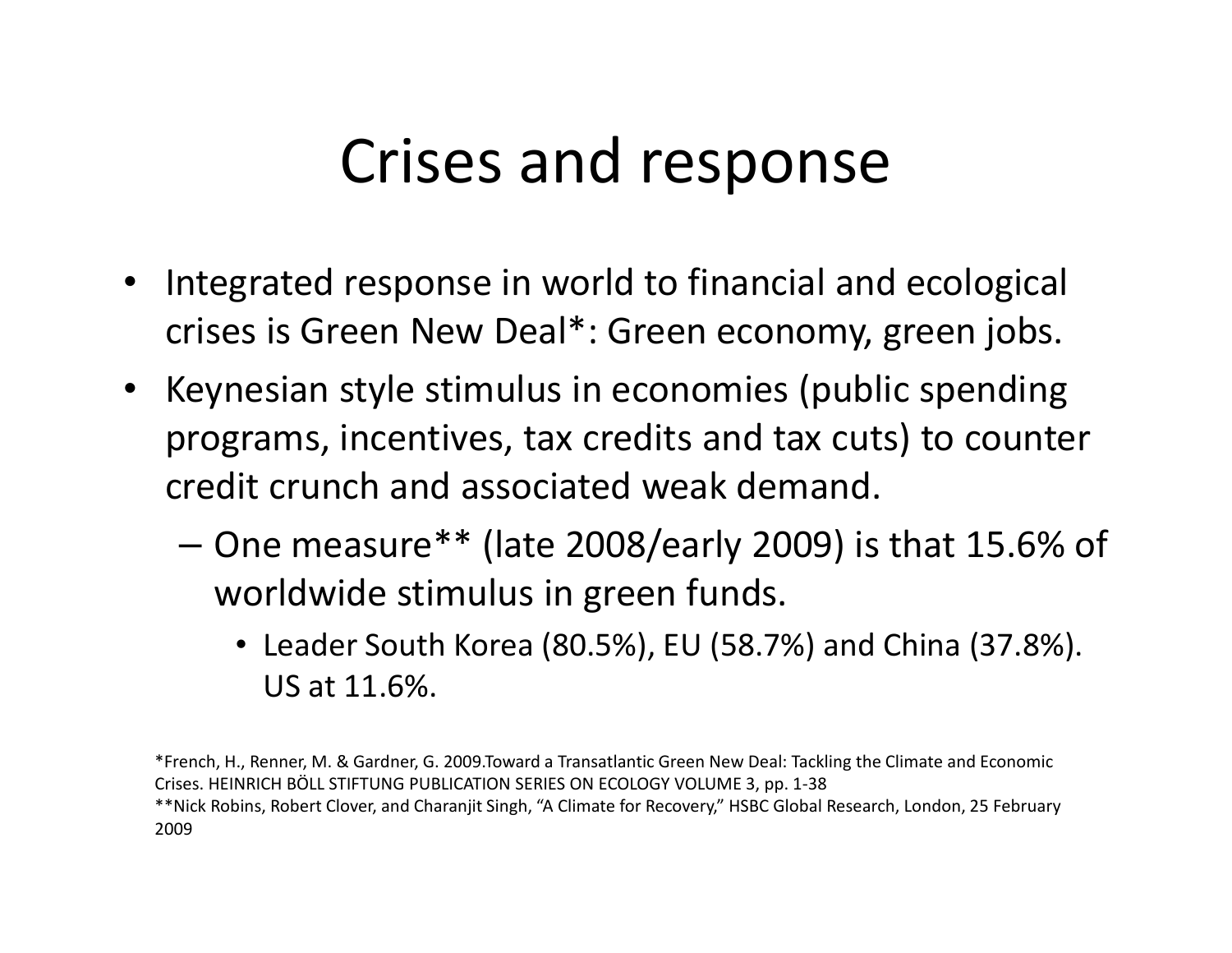#### Critique of responses

- • Instrumental interventions (change in existing structures to change):
	- Choice between instrumental interventions e.g. between spending, incentives or tax credits
- • Plea for more structural interventions:
	- Interventions in real/real (as opposed to financial and real) economy: Responses of decoupling/material intensity and new green economy market niches suggested (Peter, Swilling et al 2011).
	- Interventions in structure/architecture of financial economy
- • Plea for normative interventions (direction of structure)
	- Deeper level questions on how individuals and culture operate; deeper underlying problems with prevailing ethics, religion, culture, e.g. as argued to manifest for example in unfettered capitalism;issue how people behave (excessive hubris and greed)
	- – Any scientific approach (incl. the dominant economic culture approach) to real world problems is rooted in a particular view on reality. These worldviews need to be made explicit.
- • Plea for 'ontological' reflection (rethink what nature of reality is, ontology is "study of being, of what there is, of categories of being and how they relate to each other"):
	- humanity has not interpreted and acted on the fullness of reality, but on selected reduced parts of it, leading to the crises (lack of connectedness)
	- How the development of a rational, Western philosophy with a high degree of autonomy to humans in relation to nature have played a part in the ecological crises (humans perceived as separate to reality)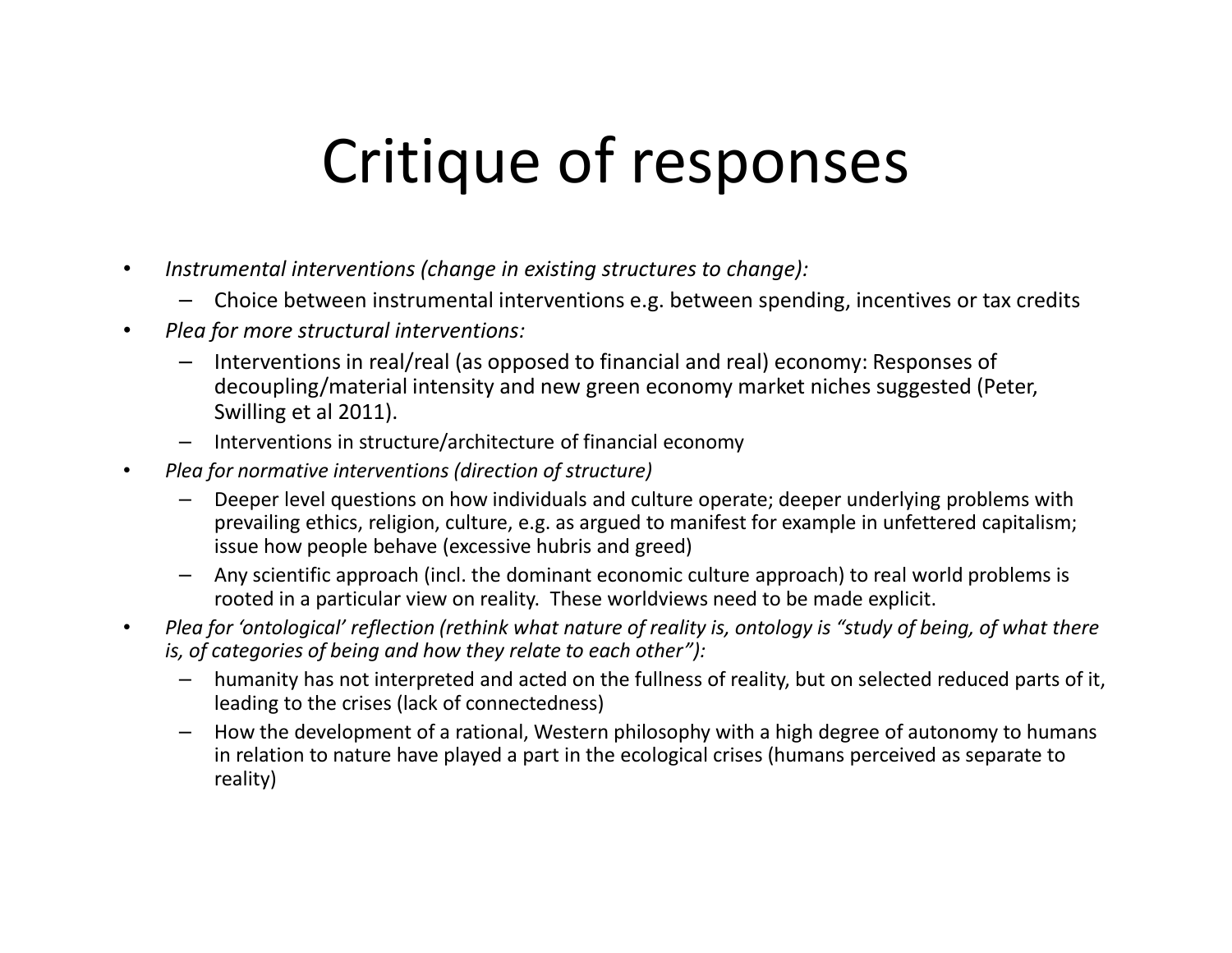# Messy problems

- $\bullet$ The most fundamental issue of ill-structured problems is the *divergence* between opposing formulations of perceptions of a problem (Mitroff & Mason 1980).
- $\bullet$  Lachapella et al (2003): Wicked problems and messy situations are typified by multiple and competing goals, little scientific agreement on cause– effect relationships, limited time and resources, lack of information, and structural inequities in access to information and the distribution of political power
- $\bullet$  Rittel & Weber (1973:160) described all problems of social policy as wicked problems: As distinguished from problems in the natural sciences, which are definable and separable and may have solutions that are findable, the problems of governmental planning—and especially those of social or policy planning—are ill-defined; and they rely upon elusive political judgment for resolution.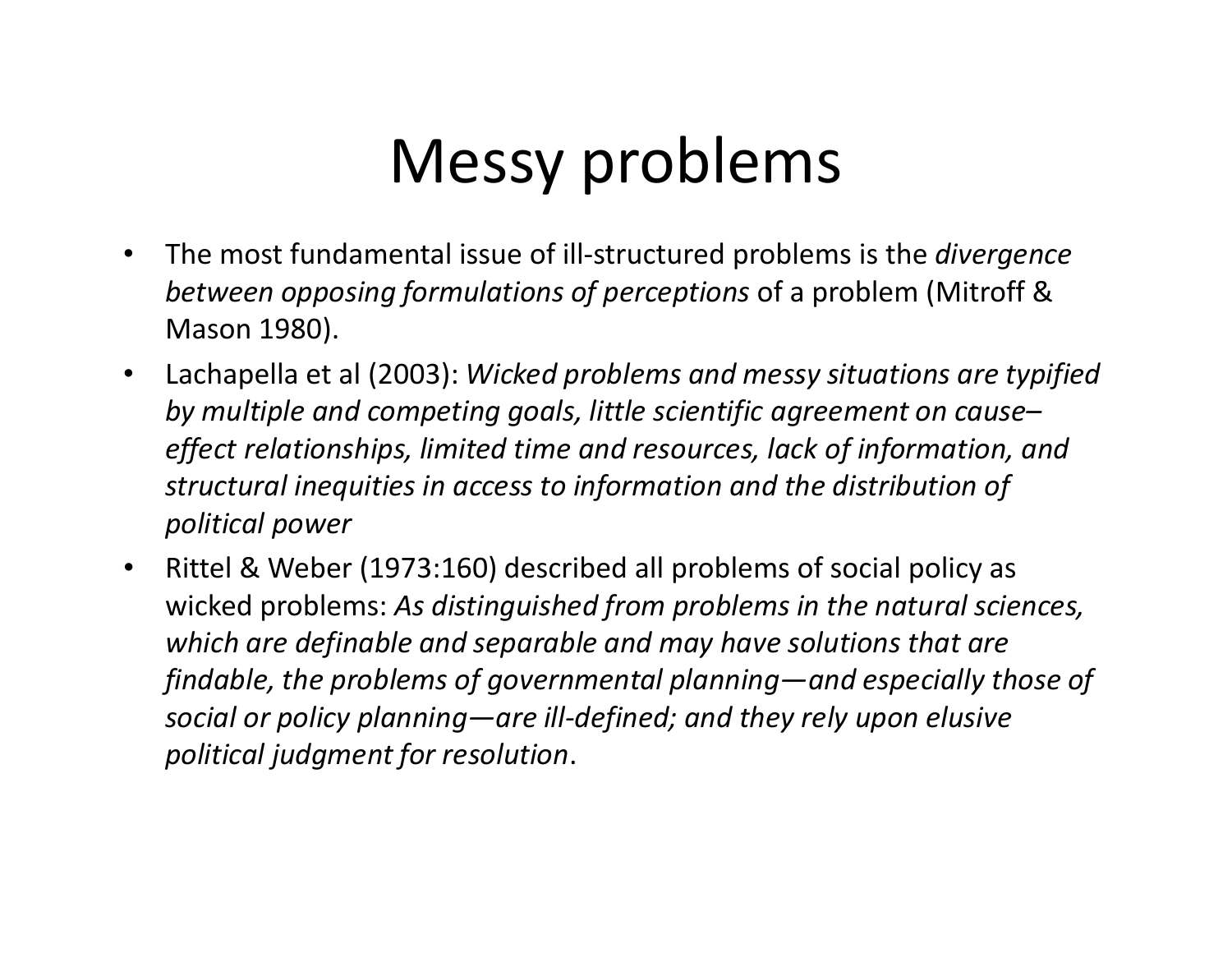#### Integration of hard and soft systems approaches in practice?

Fig. 2. Stella® diagram showing stocks, flows and converters

- $\bullet$  Any model is an abstractions of reality
	- never be interpreted as reality itself.
- • General systems theory
	- recognise the limitations of mechanistic scientific approaches in explaining reality without disregarding its valuable, although partial contributions (Boulding 1956, Von Bertalanffy 1972).
- $\bullet$  Checkland (1981), the founder of the soft-systems approach argues that
	- human activity systems are fundamentally different from natural systems and needs a different approach.
- $\bullet$  Hard and soft systems approaches exclude each other, a premise that is not very helpful in solving real-world, messy problems that involve both nature and culture.
	- Soft-systems approaches tend to focus on human freedom and hard systems tend to focus on understanding and controlling the determinative laws of nature, which is often described in a mathematical language.
- $\bullet$  Promising work on multi-modal systems theory and mediated systemsmodelling approaches
- $\bullet$  Integrated systems modelling and assessment can provide more effective decision making for sustainability, but is not a replacement of policy actionand implementation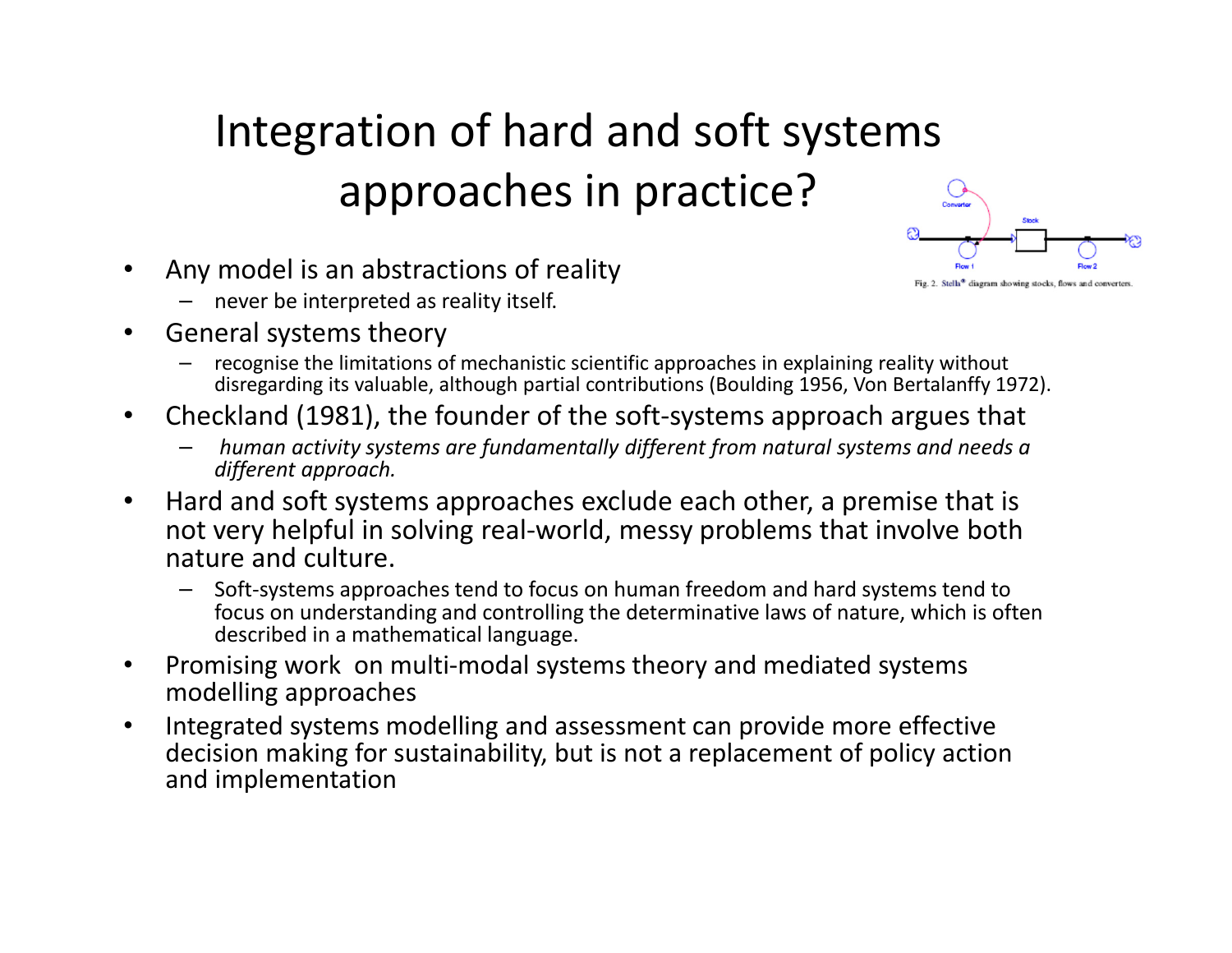#### What is the response of ecologicaleconomic theory?

- $\bullet$  Kallis et al (2009)\*: The root of the crisis is the growing disjuncture between the real economy of production and the paper economy of finance.
- Seeking opportunities at transforming nature of knowledge, dismantle myth of economism (academic, popular, political beliefs)
- $\bullet$ Nature included as key factor in economic analysis
- $\bullet$  Rejects homo economicus; recognise multiple, incommensurable values
- • Gains from specialisation and exchange come at cost of detachment actors from (natural) realities and the moral implications of their decisions
- $\bullet$ Questions: What Reality, Whose Morality, Who drives change?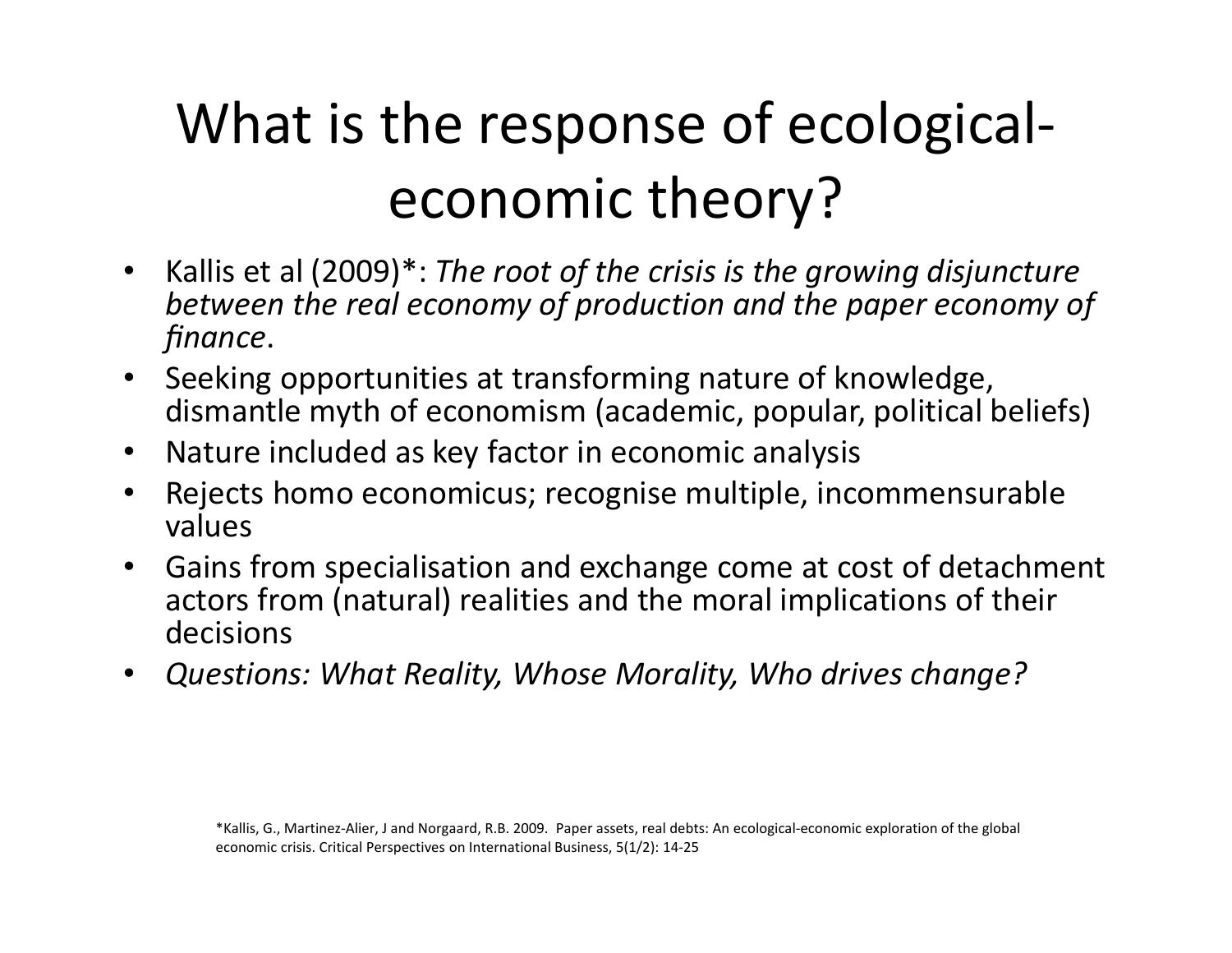# Nature/Culture dialectic

- $\bullet$  Throughout Western philosophical history, polar dualism nature and culture\*.
- • From Greek philosophers dualism between mind and matter or body and soul to a dualism of nature and freedom (e.g. there are no limits)
- $\bullet$  Tension between Humanity's arrogance of all-encompassing Reason vs Nature as Archimedean point (Kantian system of Nature-Freedom)
	- reason resides in humans, living systems and ontologically part of nature
- $\bullet$  Is there a philosophy that recognises diversity without sacrificing unity and coherence of all of reality, including nature and culture?
- $\bullet$  There is an inherent tension between concepts of nature and culture in Western philosophical history. A key driver of ecological crises?
- $\bullet$  Practical instrumental and structural solutions to the financial and ecological crises have a limited reach, but how far can we go?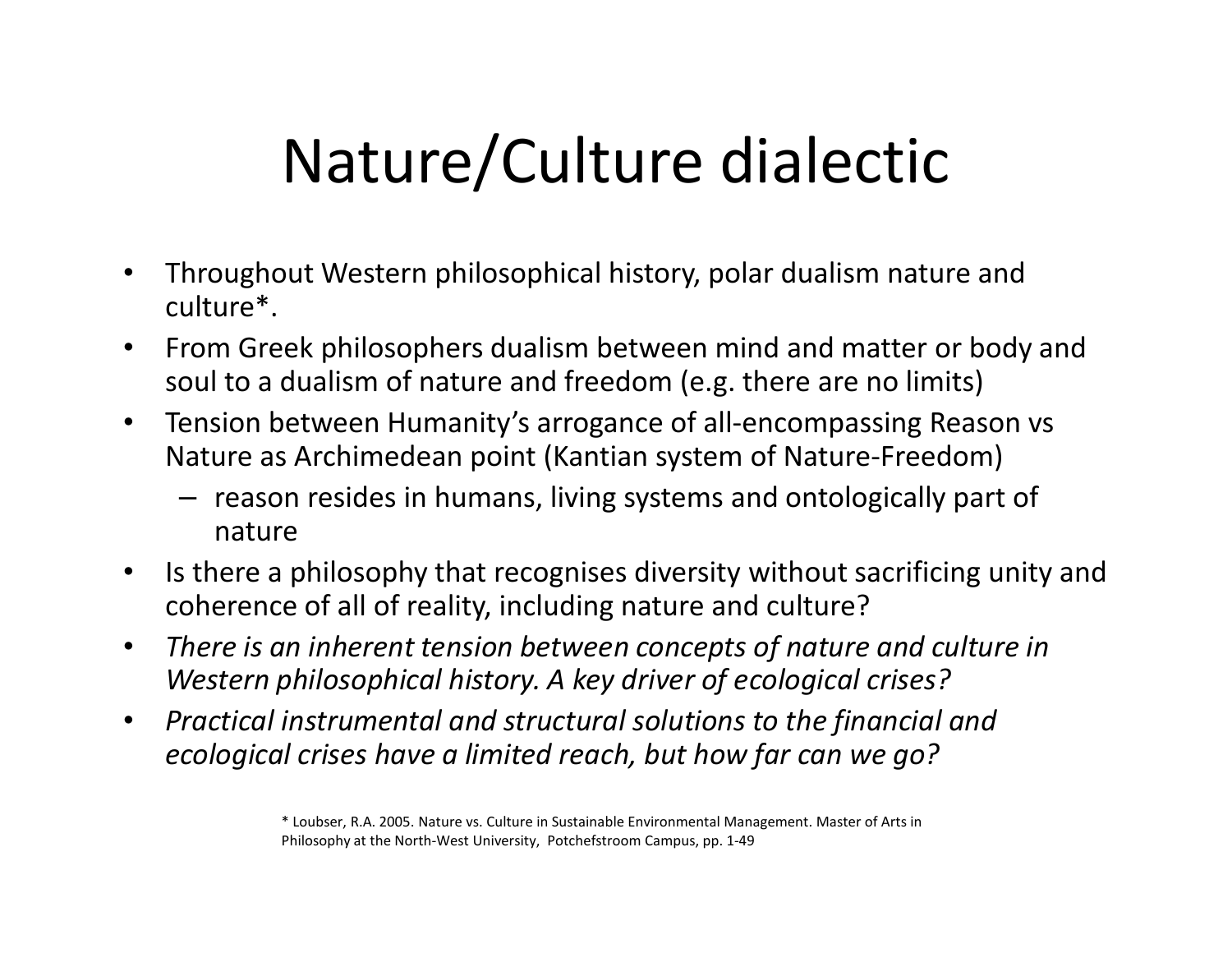# Normative ethics (moral theory)

- • Normative ethics (moral theory) is the study what makes actions right or wrong.
- $\bullet$  Practical situation: many different ethical theories, and it can be expected that different actors will have different ethical reference frameworks
	- Old Greek ethics focuses on self-knowledge (Socrates), self-realisation (Aristotle) or sereneness/being content (Stoic).
	- Based on Aristotlean ethics, virtue ethics is focused on the intentions and character of a person, rather than on the acts itself.
	- Consequential ethics is focused on good outcomes. In hedonistic, utilitarian ethics, such as applied in the discipline of economics, the focus is on maximising pleasure and minimising pain
	- Deontological ethics certain types of acts are seen as intrinsically right or wrong. For example, in Kantian ethics, the focus is on duties and rules.
	- In divine command theory, another form of deontological ethics, obedience to God's commands is the source of ethics.
	- Postmodern ethics focuses on relational aspects and on the complex situation<br>effections often assisted by normalizes of actions, often assisted by narratives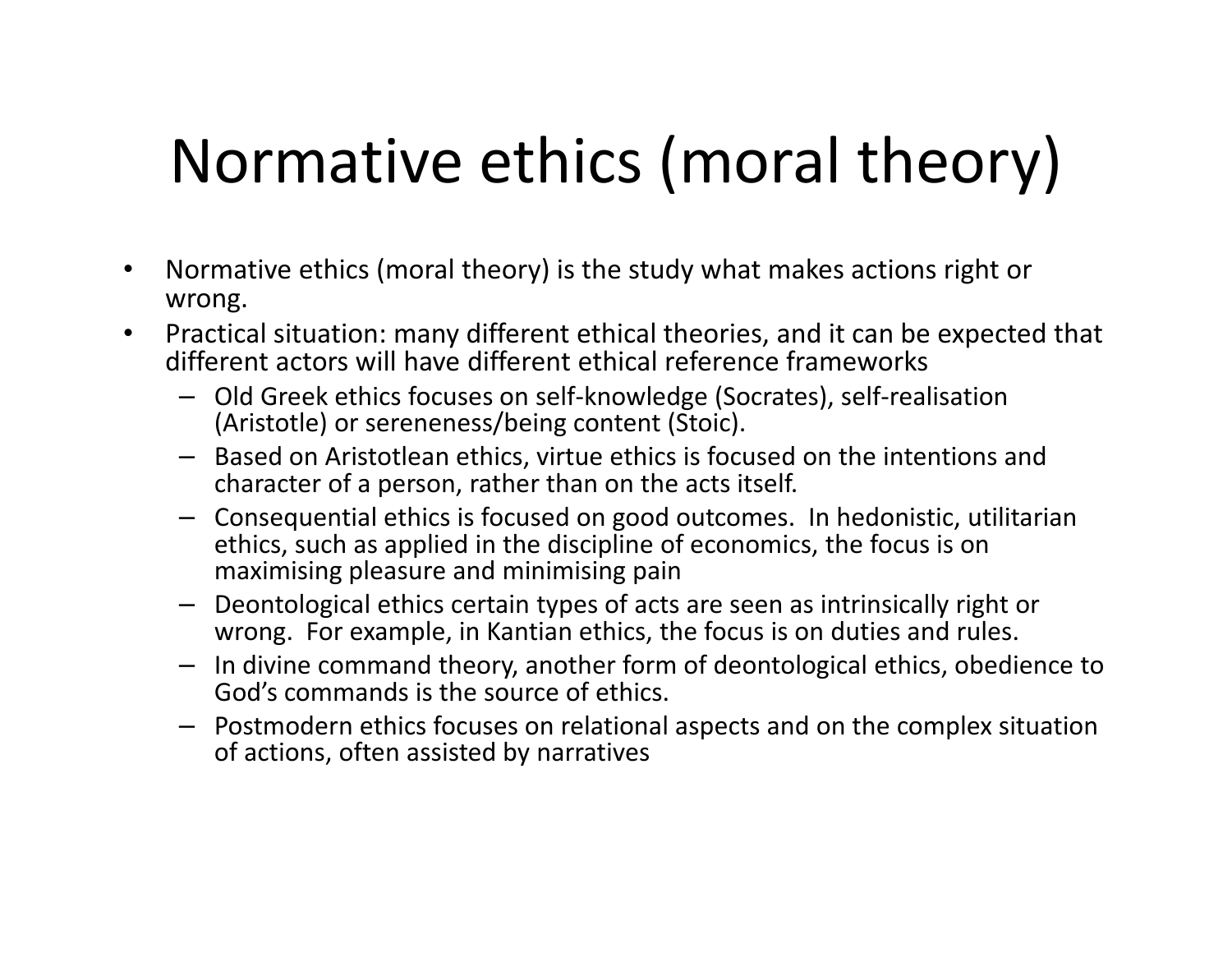#### Ethics in economics

- • Consequential, Utilitarian ethic: pleasure and pain(Bentham)
- Socially desirable outcomes from self-interested motivations
- Adam Smith position (In Mills 1993):
	- $-$  (Men) could safely be trusted to pursue their own self-interest without undue<br>began to the community not saly because of the restrictions impected by the harm to the community not only because of the restrictions imposed by the law, but also because they were subject to built-in restraint derived from morals, religion, custom and education

#### • What happened to such in-built restraints?

- Runaway consumerism and onerous debt (Easterbrook, 2003)
- Always more is the silliest formula to live by.. (Goudzwaard 2001)
	- rather focus inner growth of economy than output growth

Mills, P. 1993. ETHICS IN THE ECONOMY: The need for morality in a competitive market economyEasterbrook, G, 2003. The Progress ParadoxGoudzwaard, B. 2001. Economic growth: is more always better? In: Christianity and the culture of economics, edited by Donald Hay and Alan Kreider.

Religion, Culture and Society Series. Cardiff: University of Wales Press.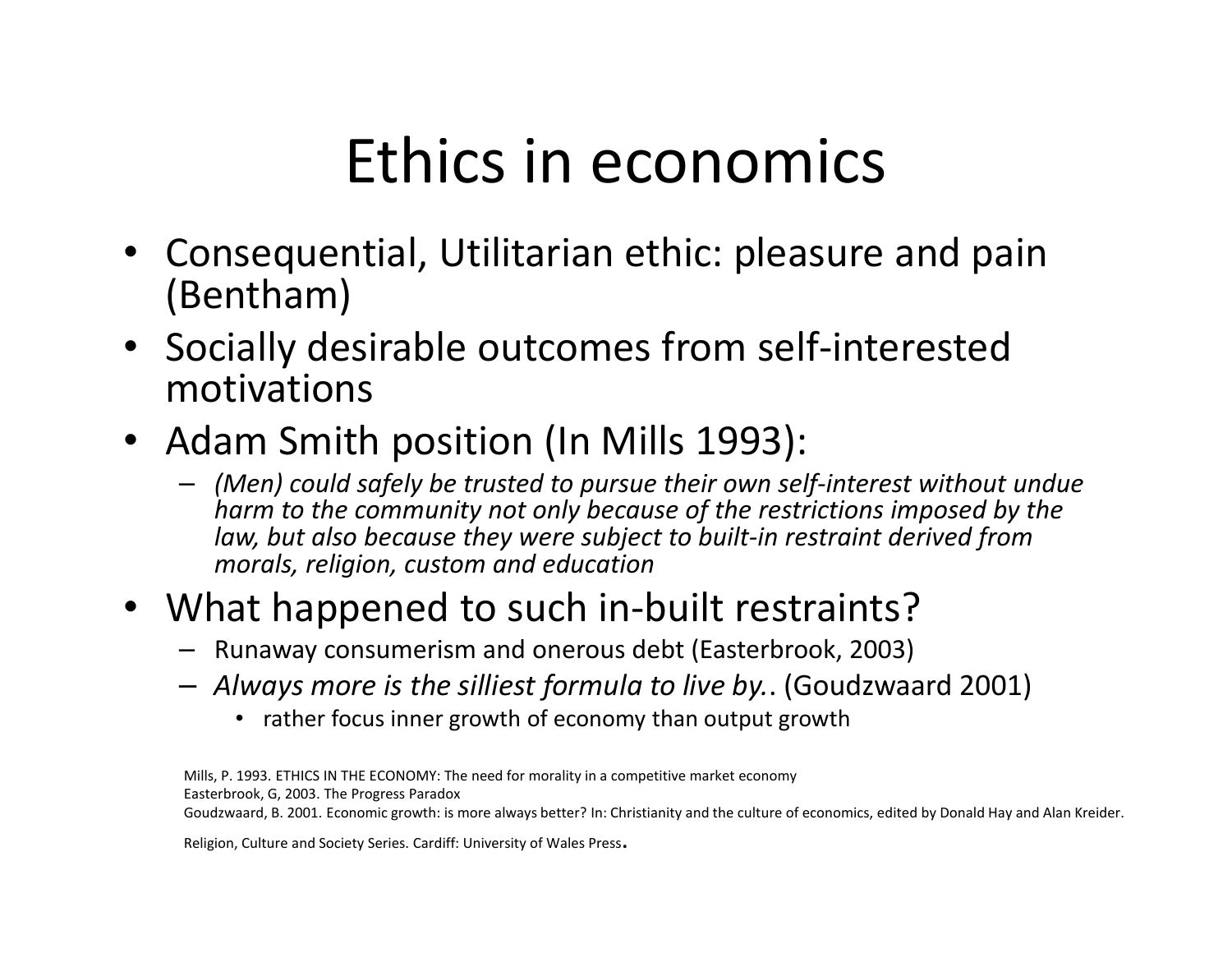#### Visionary leadership

- World in a dominant economic culture with autonomous humans increasingly detached from reality and morality. Obsession with material growth and consumption.
- In messy, practical situations visionary leaders will have to connect a (partial) understanding of such a system with achievable objectives for that system
- Communicate and live real hope in troubled times
- $\bullet$  Gardner (1995:56) makes this point in his study of 20th century leaders, when he says:
	- $-$  The formidable challenge confronting the visionary leader is to  $$ offer a story, and an embodiment, that builds on the most credible of past syntheses, revisits them in light of present concerns, leaves open a space for future events, and allows individual contributions by the persons in the group